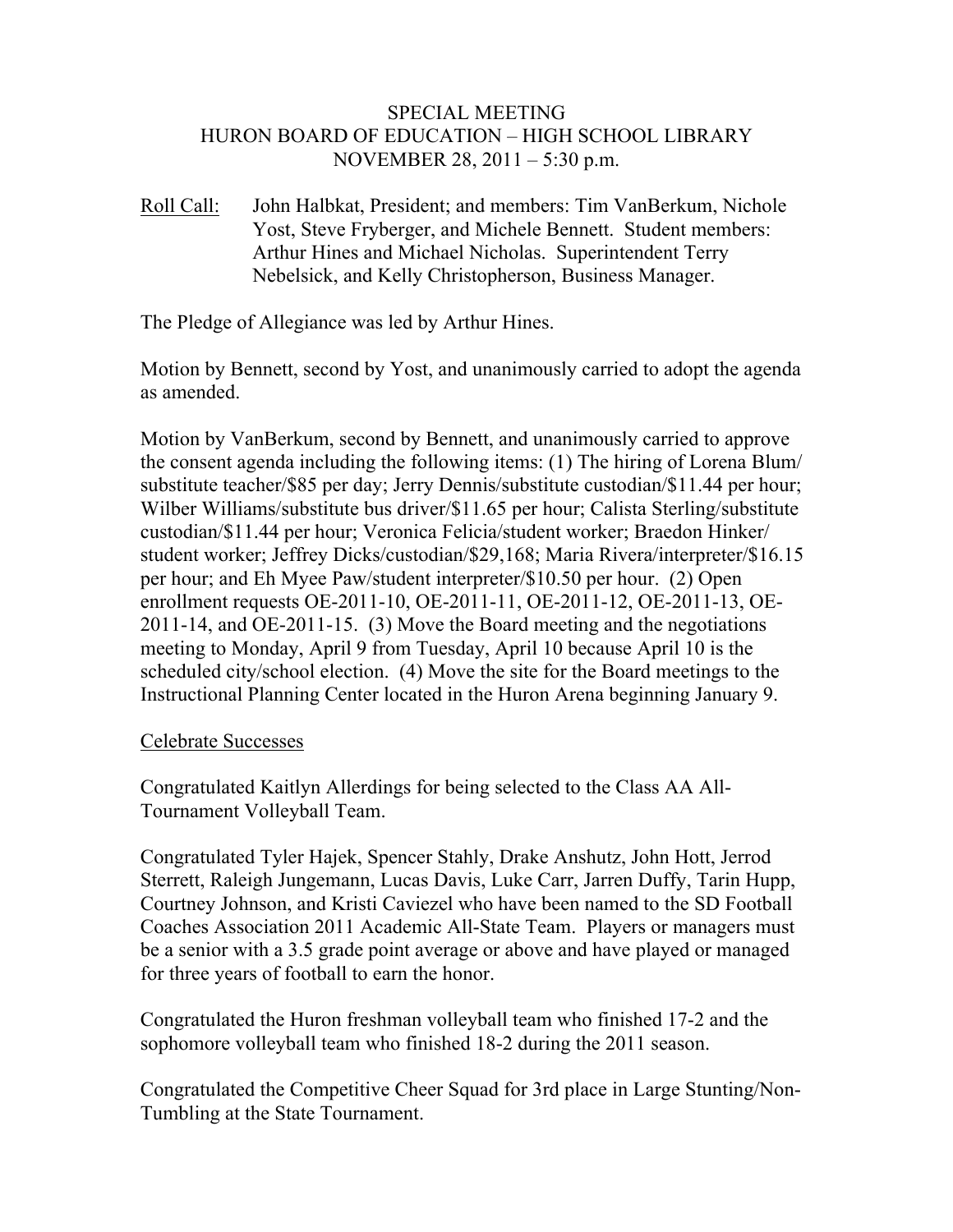Congratulated the Competitive Dance Squad for 4th in Pom; 5th in Jazz; and 4th in Hip Hop at the State Tournament.

Congratulated Marianne Trandall, MS Lang Arts, and Teresa Smith, MS vocal music, and many middle school students for their production of the musical, "Pompadours and Poodle Skirts."

Congratulated recently recognized Scholars in the NSU Master's in Classroom Teaching: Angie Klein, HS Lang Arts; Linda Pietz, 5th Grade at HMS; Sharon Engelhart, Science at HMS; Elizabeth Stewart, 5th Grade at HMS; Chris Stahly, HS Lang Arts; Erica Boomsma, Madison 4th Grade; Mandy DeJong, MS Lang Arts; and Brooke Cunard, Kindergarten.

Congratulated recently recognized Scholars in the NSU Master's in School Administration: Robin Gigov, Social Learning Classroom; and Rodney Mittelstedt, World History/Aim High.

Thanked HHS students who recently hosted a 30-Hour Famine to raise money to help those who are starving. Students who participated include: Kristina Lawrence, Dillon Peterson, Dirk Peterson, Lexi Eckmann, Lexi Riggs, Erin Scheibe, Anna Scheibe, Josee Schwartz, Megan Kopfmann, Alex Kopfmann, and Tabitha Schmidt.

Thanked all homerooms who participated in this year's food drive. A total of 1107 items was collected. The Senior Class qualified for both a pizza party and a doughnut party. Congratulations to the following homerooms: Freshmen/ Coughlin/Doughnut party/34 items; Sophomores/Reid/Doughnut party/41 items; Juniors/Klein/Doughnut party/75 items; Seniors/Fitzgerald/ Doughnut party/103 items; and Gaffer/Pizza party/299 items. Also thanked all other students and schools who participated in this year's food drive.

## Reports

Assessment Report/National Assessment of Educational Progress – Cindy Niederbaumer reported on the National Assessment of Educational Progress (NAEP).

General Fund Projection – Kelly Christopherson presented a projection of revenues, expenditures, and fund balances in the General Fund for the coming years.

Superintendent's Report – The Superintendent gave a report on a timeline for the Board to review all Board Policies.

Dates to Remember – November 29 is Math Night/Crossroads/6-8 p.m. December 7 is Early Release/In-service. December 14 is the District Open House/